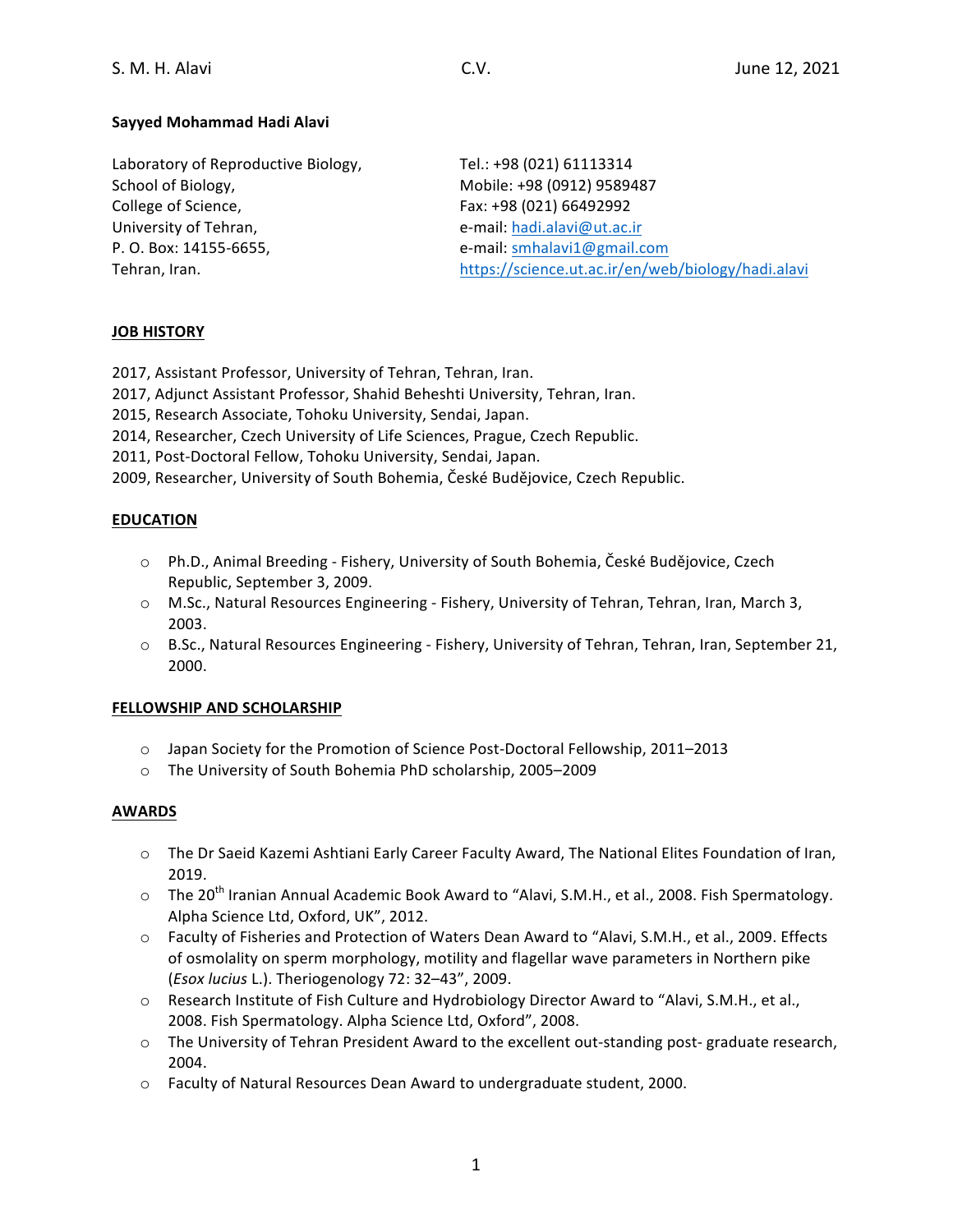# **GRANTS**

## Grants awarded to me as principal investigator or co-principal investigator

- $\circ$  Identification of reproductive biomarkers for environmental risk assessment of polycyclic aromatic hydrocarbons in the Persian Gulf (120/S/98), Department of Environment of Iran, PI, 2019-2020 (1 Year)
- $\circ$  Identification of epigenetic biomarkers of male germ cell disorders linked to adverse environmental factors, The Grant Agency of the Czech Republic (P503/12/1834), Co-PI, 2012-2014 (3 Years).
- $\circ$  Effect of endocrine disruptors on reproductive parameters and expression of selected genes in fish and mouse gonads, The Grant Agency of the Czech Republic  $(523/09/1793)$ , Co-PI, 2009– 2012 (4 Years).

**Other grants:** To my PhD supervisor, PostDoc mentor, and PhD students (2008-2014)

- $\circ$  Neuroendocrine control of sperm maturation and motility in marine bivalve, The Japan Society for the Promotion of Science Grant-in-Aids for Postdoctoral fellows (23-01404), 2011–2013.
- $\circ$  Modulations in neuroendocrine regulation of steroidogenesis in male goldfish exposed to antiandrogen vinclozolin, The Grant Agency of the University of South Bohemia (067/2013/Z), 2013.
- $\circ$  Mechanisms of action of Bisphenol A on steroidogenesis using gene expression of vitellogenin, StAR, P450scc, 3beta-HSD and CYP19 in male fish, The Grant Agency of the University of South Bohemia (033/2010/Z), 2010.
- $\circ$  Ultrastructure, energetic and competition in spermatozoa: A comparative study using two models species of chondrostean and teleostean fishes, The Grant Agency of the Czech Republic (524/06/0817), 2006-2008.

## **RESEARCH**

- o Cell and Molecular Biology of Reproduction
- $\circ$  Reproductive Health and Fertility

# **LECTURES**

## **Invited lectures**

- $\circ$  Regulatory mechanisms of sperm motility initiation in fishes. The 21<sup>st</sup> National and 9<sup>th</sup> International Congress on Biology, Semnan University, February 2021.
- $\circ$  Reproductive strategies to conserve biodiversity in fishes. Iranian Fisheries Research Organization, Tehran, Iran, May 2019.
- $\circ$  Sperm cryopreservation in sturgeons A review. Iranian Fisheries Research Organization, Tehran, Iran, January 2018.
- $\circ$  Sperm biology in fish and bivalves: Basic sciences, evolutionary biology and environmental health perspectives. School of Biology, College of Science, University of Tehran, Tehran, Iran, January 2017.
- $\circ$  Sperm biology in fish and bivalves: Basic sciences, evolutionary biology and environmental health perspectives. School of Biology, College of Science, University of Tehran, Tehran, Iran, December 2016.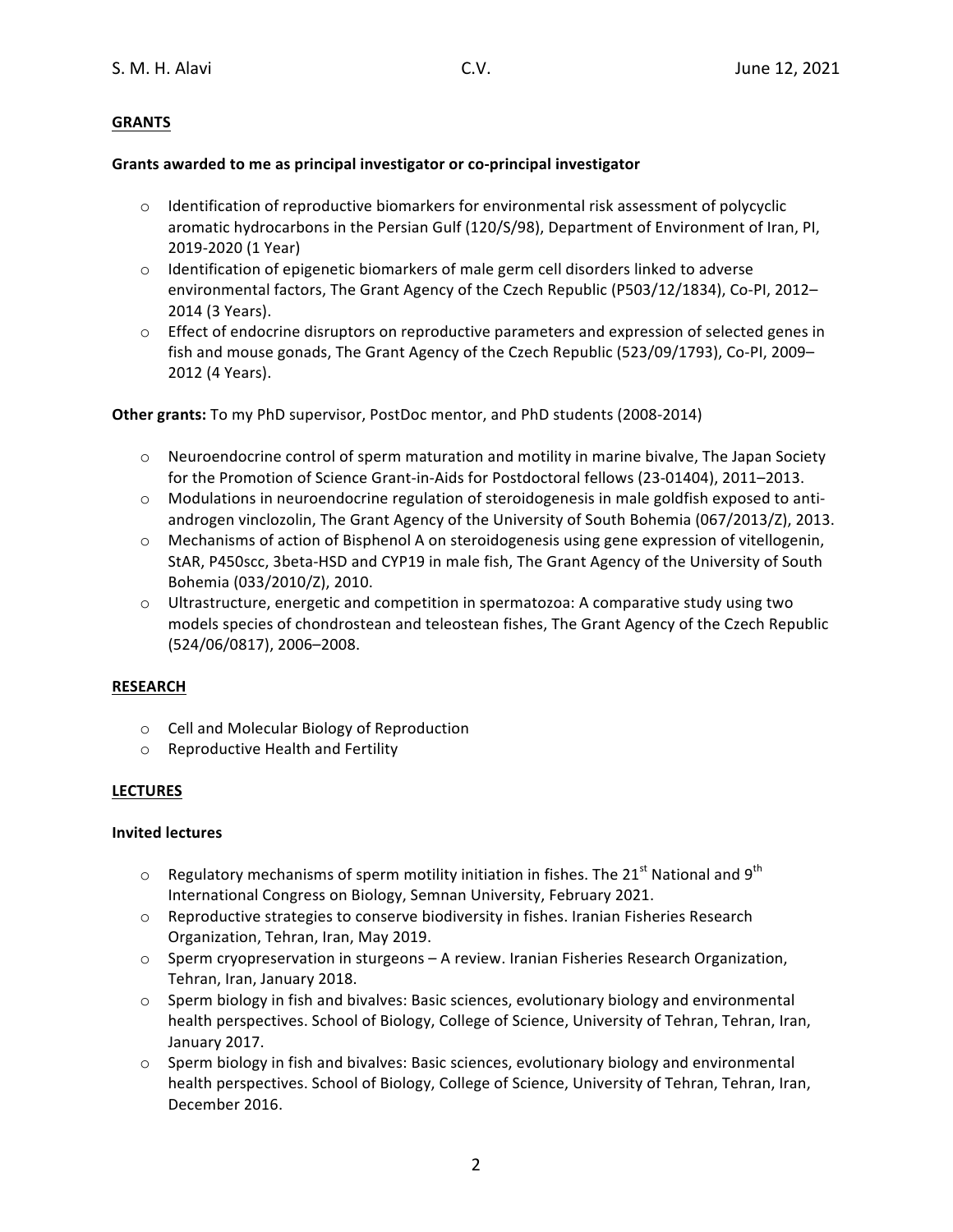- $\circ$  Sperm biology in fish and bivalves: From basic sciences to environmental perspectives. Department of Aquatic Bio-Science, Tohoku University, Sendai, Japan, November 2015.
- $\circ$  Sperm biology in aquatic organisms: Physiological controls and the effects of environmental contaminants. Department of Biological Sciences, University of Calgary, Calgary, Canada, November 2014.
- $\circ$  Evolutionary sperm biology in fish and marine bivalve mollusks. Department of Biology, Yamagata University, Yamagata, Japan, July 2013.
- $\circ$  Diversity in the mechanisms of sperm activation in fish. Annual Meeting of the Japan Society of Spermatology, Tohoku University, Sendai, Japan, November 2012.
- $\circ$  Endocrine regulation of reproduction in male fish: Testicular development and sperm morphology, physiology and motility signaling. Graduate School of Agricultural Science, Tohoku University, Sendai, Japan, June 2012.
- o Sperm motility and flagellar beating behavior in fish. Department of Biological Sciences, Dartmouth College, Hanover, NH, USA, June 2010.
- $\circ$  Sperm morphology, physiology and motility in fish: Evolutionary biology and environmental health perspectives. Shimoda Marine Research Center, Tsukuba University, Shimoda, Japan, March 2010.
- $\circ$  Sperm motility signaling in fish. Institute of Molecular biology and Biophysics, Swiss Federal Institute of Technology, Zurich, Switzerland, October 2009.
- $\circ$  Spermatology as a tool for aquaculture development. UR AFPA, Université de Lorraine, Nancy, France, April 2009.
- o Biology of sperm in freshwater fish. Department of Aquaculture, University of Nordland, Bodø, Norway, April 2008.

## Lectures at conferences and symposiums

- $\circ$  Metabolic stress decreases sperm quality in goldfish associated with changes in hormonal functions of hypothalamus-pituitary-testis axis. The  $7<sup>th</sup>$  International Workshop on the Biology of Fish Gametes. Rennes, France, September 2-6, 2019.
- $\circ$  Serotonin induces initiation of sperm motility in marine bivalve mollusks. The 84<sup>th</sup> Annual Meeting of the Zoological Society of Japan, Okayama University, Okayama, September 26–28, 2013.
- $\circ$  Calcium-dependent sperm activation in bivalve mollusks is prohibited by scallop oocyte maturation arresting factor and enhanced by serotonin. AQUA 2012: Global Aquaculture -Securing Our Future, Prague, Czech Republic, September 1-5, 2012.
- $\circ$  Structure, motility, fertilization and cryopreservation of sperm of chondrostean fish species a review. The  $6<sup>th</sup>$  International Symposium on Sturgeon, Wuhan, China, October 25–31, 2009.
- $\circ$  Semen characteristics, sex steroids and stress indicators in *Acipenser ruthenus* after spermiation induction by carp pituitary extract and GnRHa implants. The  $6<sup>th</sup>$  International Symposium on Sturgeon, Wuhan, China, October 25-31, 2009.
- $\circ$  Biology of sperm and control of reproduction in Cyprinidae. The 2<sup>nd</sup> International Workshop on the Biology of Fish Gametes, Valencia, Spain, September 9-11, 2009.
- $\circ$  A review on sperm motility characteristics in freshwater fish. Aquaculture Europe, Krakow, Poland, September 15-18, 2008.
- $\circ$  Ultrastructure, biochemical characteristics and motility of *Barbus barbus* spermatozoa. The 1<sup>st</sup> International Workshop on the Biology of Fish Sperm, Vodňany, Czech Republic, August 29–31, 2007.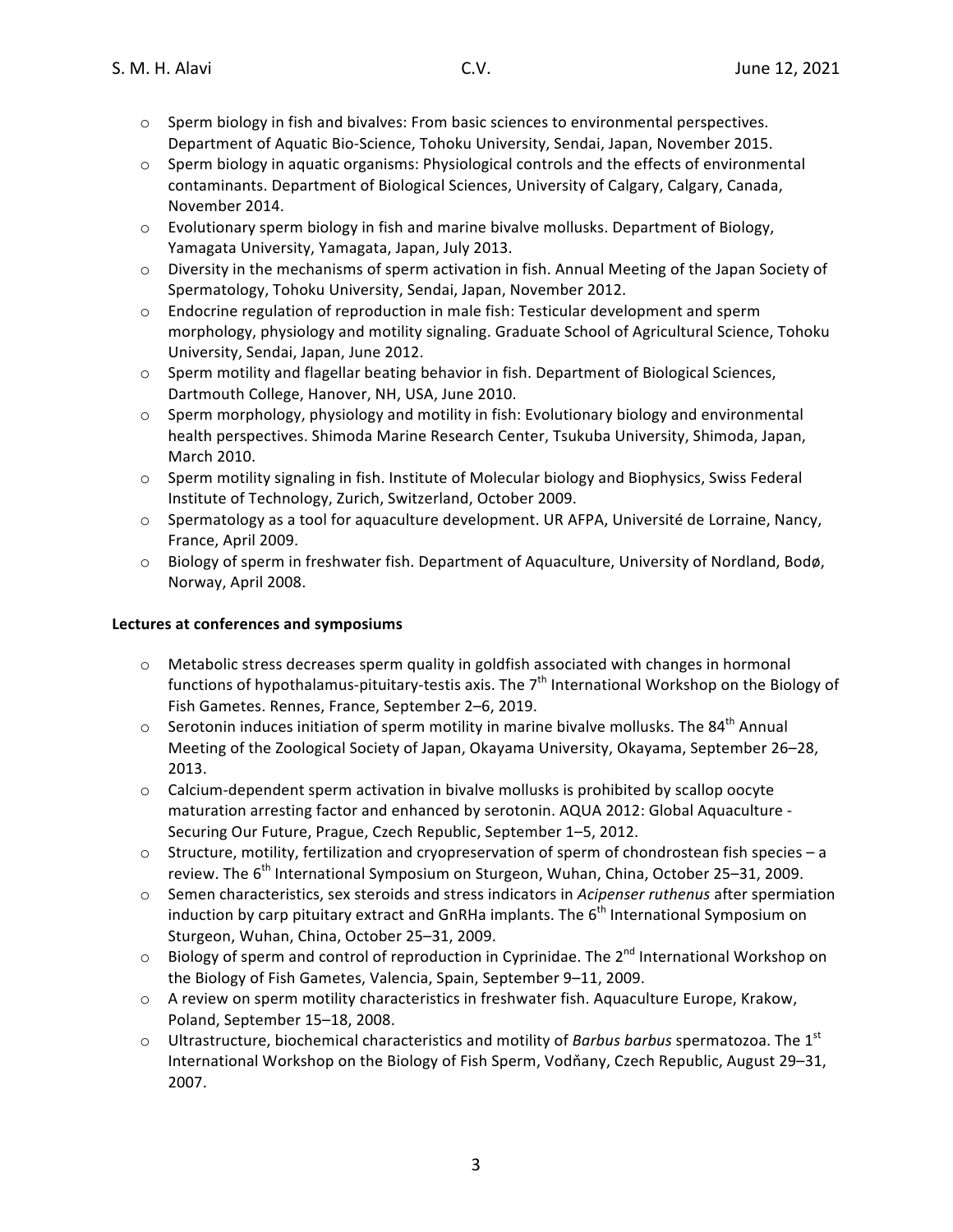- $\circ$  Roles of extracellular Ca<sup>2+</sup> and pH on motility and flagellar waveform parameters in sturgeon spermatozoa. The  $8<sup>th</sup>$  International Symposium in Reproductive Physiology of Fish, Saint-Malo, France, June 3-8, 2007.
- $\circ$  Spermatology as a tool in aquaculture management. Czechoslovak Society of Arts & Sciences Congress, Českých Budějovicích, Czech Republic, June 26–30, 2006.
- $\circ$  Sperm motility and energetics in sturgeon fishes. The  $5^{th}$  International Symposium on Sturgeon. Ramsar, Iran, May 9-13, 2005.

## **SOCIETIES**

- o The Zoological Society of Japan, 2013-present.
- o Society of Environmental Toxicology and Chemistry, 2014–2015.
- o Society for Reproduction and Fertility, 2005–2006.
- o World Sturgeon Conservation Society, 2005-2006.

## **PEDAGOGICAL ACTIVITY**

#### **Courses taught**

| Undergraduate                          | Graduate                                                |
|----------------------------------------|---------------------------------------------------------|
| Principles of Animal Physiology        | Advanced Endocrinology - MSc                            |
| Animal Biology: Physiology of Organs   | The Physiology of Reproduction - MSc                    |
| Animal Biology: Endocrine System       | Ecophysiology in Aquatic Animals - MSc                  |
| <b>Biology of Fishes</b>               | Research Methods and Data Presentation in Biology - MSc |
| <b>Aquatic Ecology and Aquaculture</b> | Biotechnology in Aquatic animals - MSc                  |
| Principles of Animal Biotechnology     | Seminar - MSc                                           |
| Literature in Animal Biology           | *Recent Topics in Cell and Developmental Biology - PhD  |
| Project                                | *Neuroendocrinology of Reproduction - PhD               |
|                                        | *Recent Topics in Reproduction - PhD                    |

## **PhD students**

- $\circ$  Parastoo Rahdar, M.Sc., To be determined, Supervisor, University of Tehran, Tehran, Iran, October 2020 – present.
- $\circ$  Mahdi Golshan, M.Sc., Environmental contaminants and endocrine associated male infertility in fish, Advisor, University of South Bohemia, České Budějovice, Czech Republic, October 2011 – September 2015.
- o Azadeh Hatef, M.Sc., Sperm functions impairments and steroidogenesis transcriptomic alternations in fish exposed to endocrine disrupting chemicals, Advisor, University of South Bohemia, České Budějovice, Czech Republic, October 2008 – September 2012.

## **SERVICES**

## **Program committee**

 $\circ$  Workshop on "Methods for sperm quality assessment in aquatic animals", The 4<sup>th</sup> International Congress on Fisheries and Aquatic Research. Tehran, Iran, November 18–20, 2020.